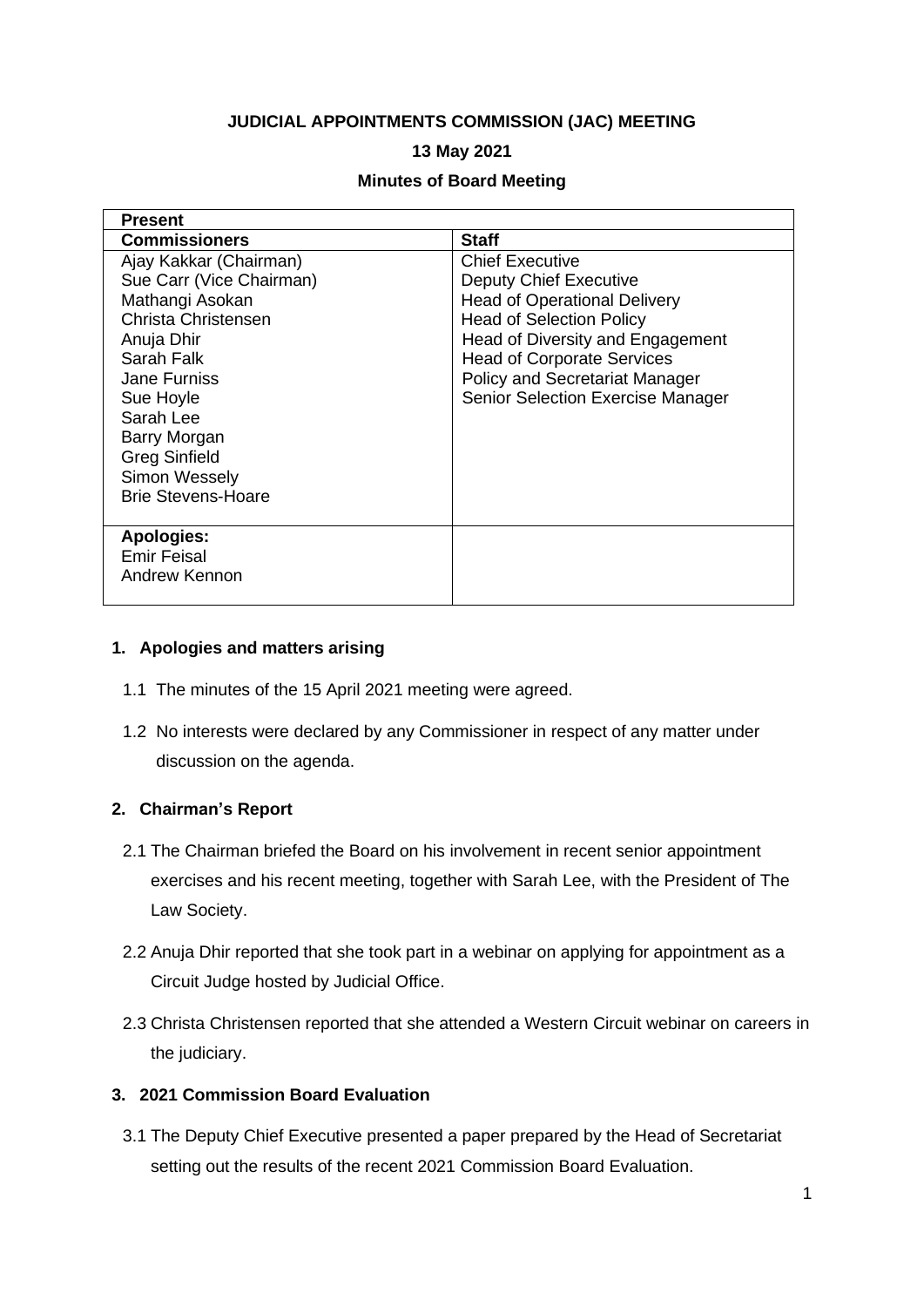- 3.2 The Board noted the results of the evaluation and the action being taken to address the main issues raised.
- 3.3 The Board agreed that, while they had worked effectively through remote meetings, they would like to meet face-to-face for at least some meetings once restrictions were lifted.

# **4. Report Back from Working Groups**

# **Advisory Group**

- 4.1 Jane Furniss (JF) updated the Board on the work of the Advisory Group which took place on 20 April.
- 4.2 At its meeting on 20 April, which Sarah Lee observed, the Advisory Group reviewed the proposed role-play for Deputy District Judge (Magistrates' Court) and the proposed situational questions for Chair of the Valuation Tribunal for England and for Fee Paid Member of the First-tier Tribunal assigned to the General Regulatory Chamber (Environment jurisdiction).
- 4.3 At its next meeting, on 8 June, the Advisory Group would be joined by a new representative from the Bar Council and would be discussing the bank of non-legal situational judgement questions.

# **Digital Board**

- 4.4 Sue Hoyle (SH) provided the Board with an update on the work of the Digital Board (DB) following their meeting on 29 April.
- 4.5 SH reported that the DB signed off the new 2021-2023 Digital Strategy in March.
- 4.6 The DB reviewed the Digital Business Continuity Plan for 2021 and the Online Qualifying Tests.
- 4.7 The DB also received updates on the progress of the Digital Road Map, the new contractor's model, the Risks Assumptions Issues and Dependencies log and the website tools project.

## **Audit and Risk Committee**

4.8 As Chair, JF reported to the Board on the work of the Audit and Risk Committee (ARC) during the year 2020/21.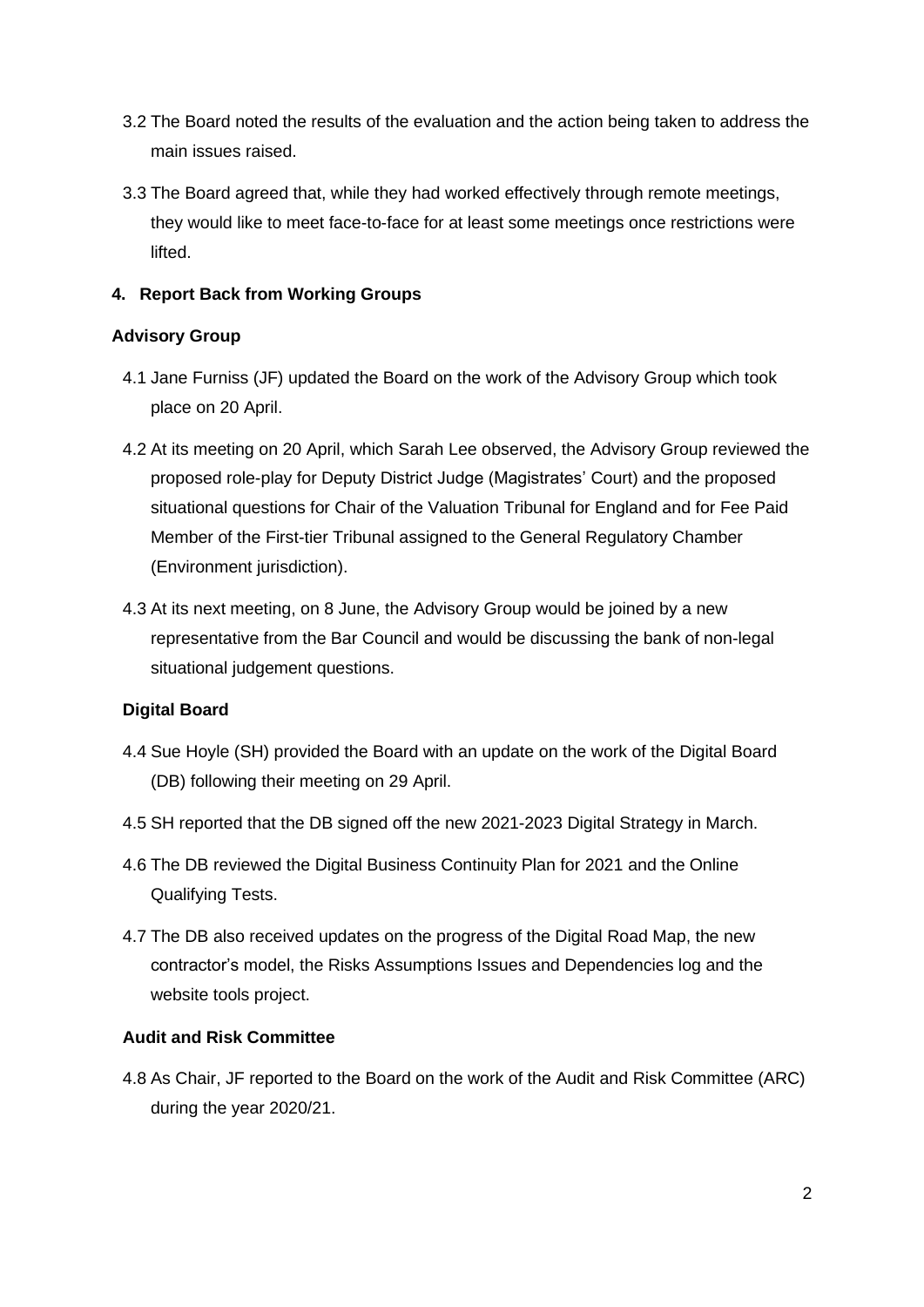- 4.9 The report covered JAC's risk management, internal and external audit, quarterly accounts, internal control and governance arrangements.
- 4.10 ARC also carried out its regular review of the corporate risk register.
- 4.11 JF also reported that interviews for the new ARC independent member have taken place.
- 4.12 The Chairman thanked JF for her hard work chairing the ARC and the Chief Executive for his diligent execution of the role of Accounting Officer.

# **5. Chief Executive's Report**

- 5.1 The Chief Executive:
	- reported on the agreed two-year programme with HMCTS and the work conducted to date; and
	- provided an update on the JAC's financial position.
- 5.2 The Board was pleased to note that all selection exercises paused as a result of the COVID-19 pandemic had now been completed.
- 5.3 The Board noted that the MoJ was currently unable to provide the full statistical resource normally provided to JAC. While work was under way to ensure key priorities were delivered, this would mean other statistical work would be deferred.

## **6. Deputy District Judge - selection process**

- 6.1 The Senior Selection Exercise Manager presented the high-level process for the next Deputy District Judge exercise due to launch in July 2021.
- 6.2 Following discussion, the Commission approved the proposed high-level process.

# **7. 2022 Key Dates**

- 7.1 The Policy and Secretariat Manager presented the proposed Selection and Character Committee (SCC) and Board meeting dates for 2022.
- 7.2 The Board endorsed the proposed 2022 key dates.

## **8. 2020-21 Complaints and Feedback Report**

8.1 The Head of Corporate Services presented a paper on the number and nature of formal complaints received by the JAC during 2020-21.